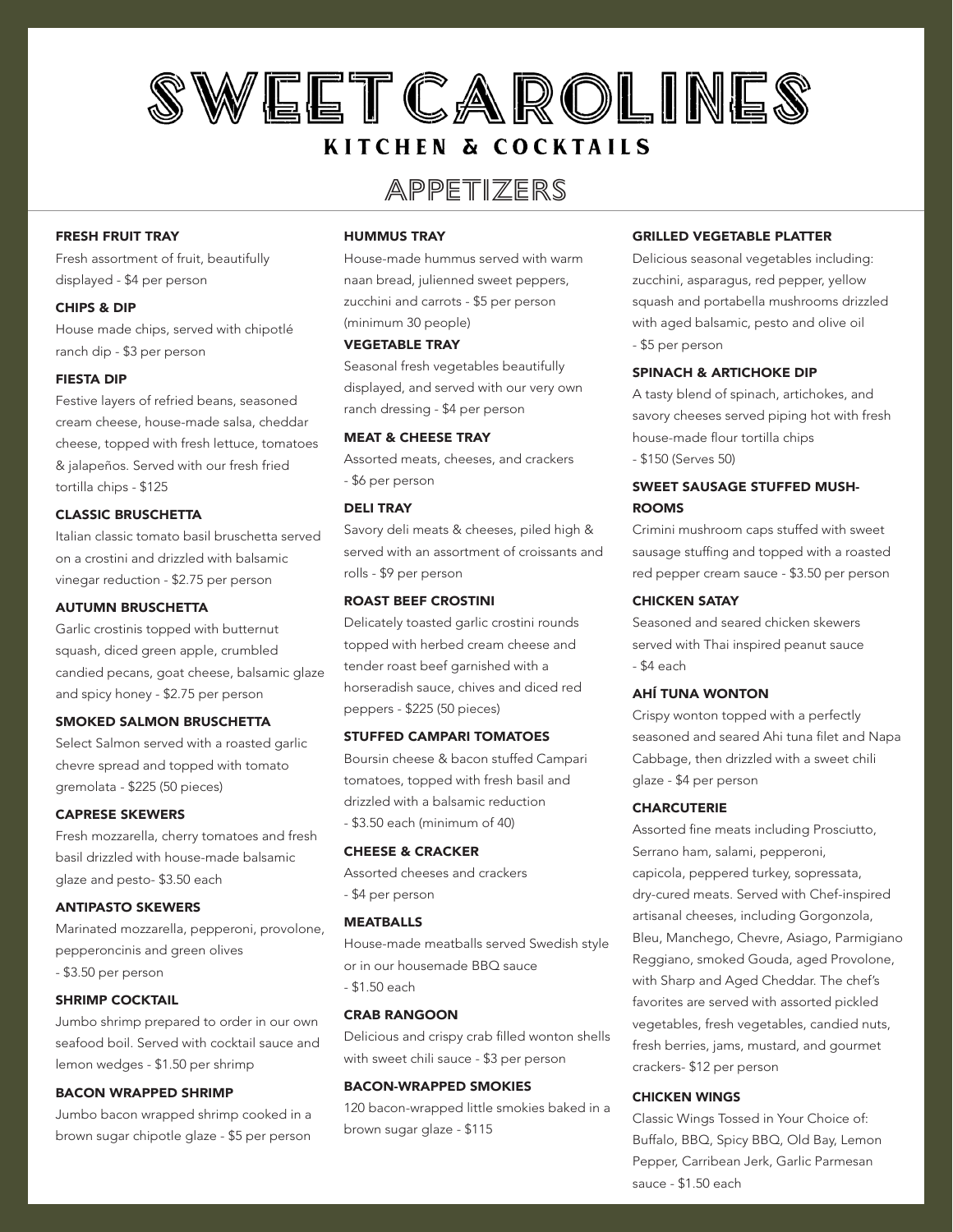

### **KITCHEN & COCKTAILS**

# Caroline's Catering Favorites

ONE ENTREE \$24

TWO ENTREE \$27

ALL ENTREES SERVED WITH SALAD AND YOUR CHOICE OF 2 SIDES



FRIED CHICKEN MEATLOAF

CHICKEN POT PIE

FRIED CATFISH

BREADED SHRIMP CHICKEN FRIED STEAK JAMBALAYA

CHICKEN STRIPS



SOUTHERN GREEN BEANS

COLE SLAW

MASHED POTATOES

BLACK EYED PEA SALAD

PASTA SALAD

CHIPS AND DIP

FRIED BRUSSELS

FRENCH FRIES

BAKED BEANS

SLICED CUCUMBER SALAD

**BISCUITS** 

MAC AND CHEESE

COTTAGE CHEESE APPLESAUCE

POTATO SALAD

BUTTERED SWEET CORN



#### ALL OF YOUR LOWCOUNTRY FAVORITES \$28

Including: Red Potatoes, Corn on the Cob, Fresh Seafood, Andouille Sausage, Fresh French Bread, Lemons and Crackers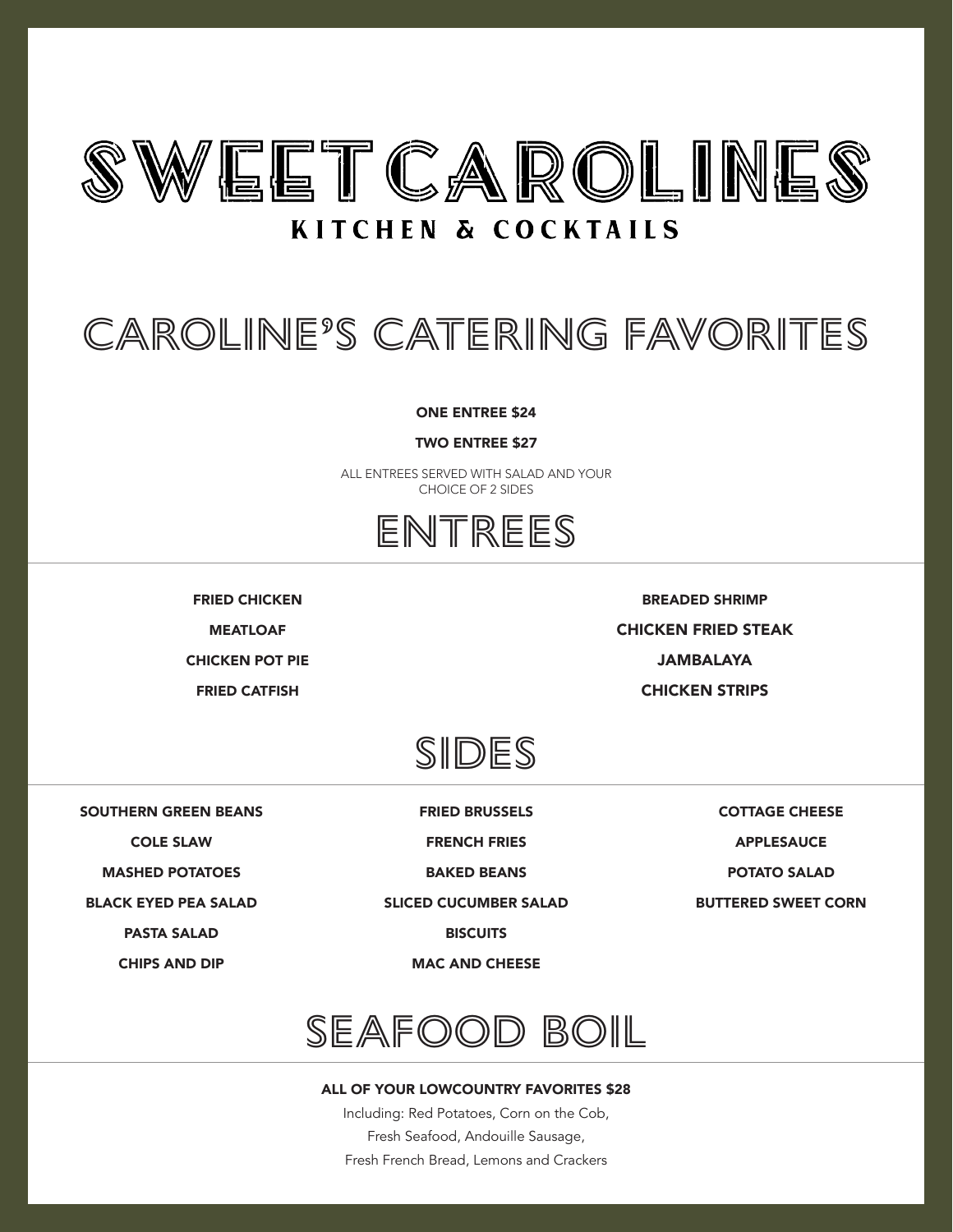## CASUAL EATS

#### CUSTOM MENUS CAN BE ACCOMMODATED UPON REQUEST

#### PENNE PASTA W/ ITALIAN SAUSAGE

Penne pasta tossed with our house-made red sauce, mushrooms and spinach. Served with garlic bread and salad - \$26 per person

#### TACO BAR

Soft flour tortillas, ground beef, shredded chicken, Spanish rice, refried beans, chips and salsa, lettuce, tomatoes, onions, black olives, jalapeños, pico de Gallo, and sour cream - \$26 per person; add guacamole for \$2 a person; add Queso cheese \$2 per person

#### DELI SANDWICH

Sliced turkey, ham, and roast beef, sliced tomatoes, onions, lettuce, cheeses, house bbq chips, cole slaw, potato salad - \$22 per person

#### SOUP & SALAD BAR

Your choice of soup and salad with all the toppings - \$22 per person

#### BAKED POTATO BAR

A large baked potato loaded with topping choices; blanched broccoli, cheddar cheese, sour cream, chives, chili and more! - \$22 per person

#### CHICKEN ENCHILADAS

Shredded and seasoned chicken served with a green chili cream sauce. Served with Spanish Rice, refried beans, chips and salsa, lettuce, tomatoes, onions and sour cream - \$24 per person; add guacamole for \$2 per person

#### BBQ PICNIC

Choose 2: BBQ pulled pork, BBQ chicken, brisket, or ribs. Served with potato salad, coleslaw, house-made bbq chips, cornbread w/ honey butter and house-made BBQ sauce on the side - \$26 per person

#### FAJITAS

Grilled chicken, beef or a combo seasoned and mixed with onions and green peppers accompanied by all the toppings and Spanish rice - \$25 per person

# Breakfast & BRUNCH

BREAKFAST CAN BE FULLY CUSTOMIZABLE DEPENDING ON YOUR NEEDS. \$3.00 PER PLATE FEE. PLUS A MINIMUM OF 3 OPTIONS. BREAKFAST CAN INCLUDE, BUT NOT LIMITED TO, THE FOLLOWING ITEMS.:

#### EGGS BENEDICT

- \$5 per person

#### BELGIAN WAFFLES

- \$5 per person

#### BISCUITS AND GRAVY

- \$5 per person

#### BREAKFAST PASTRIES

- \$5 per person

#### PANCAKES

- \$3 per person

#### HASH BROWNS

- \$3 per person

#### ASSORTED FRUIT

- \$4 per person

#### WHOLE FRUIT AND BERRIES

- \$4 per person

#### **BACON**

- \$4 per person

#### SAUSAGE

- \$4 per person

#### HAM - \$4 per person

#### **MUFFINS**

- \$4 per person

#### **OATMEAL**

- \$3 per person

#### JUICES AND MILK

#### - \$3 per person

#### CEREAL

- \$3 per person

### BAGELS

- \$3 per person

#### **CROSSAINTS**

- \$3 per person

#### EGGS

- \$3 per person

#### BRUNCH CHARCUTERIE

- \$17 per person

#### MINI QUICH

- \$4 per person

#### BACON WRAPPED LITTLE SMOKIES

- \$4 per person

#### YOGURT BAR

- \$4 per person
- **DONUTS** - \$2 per person